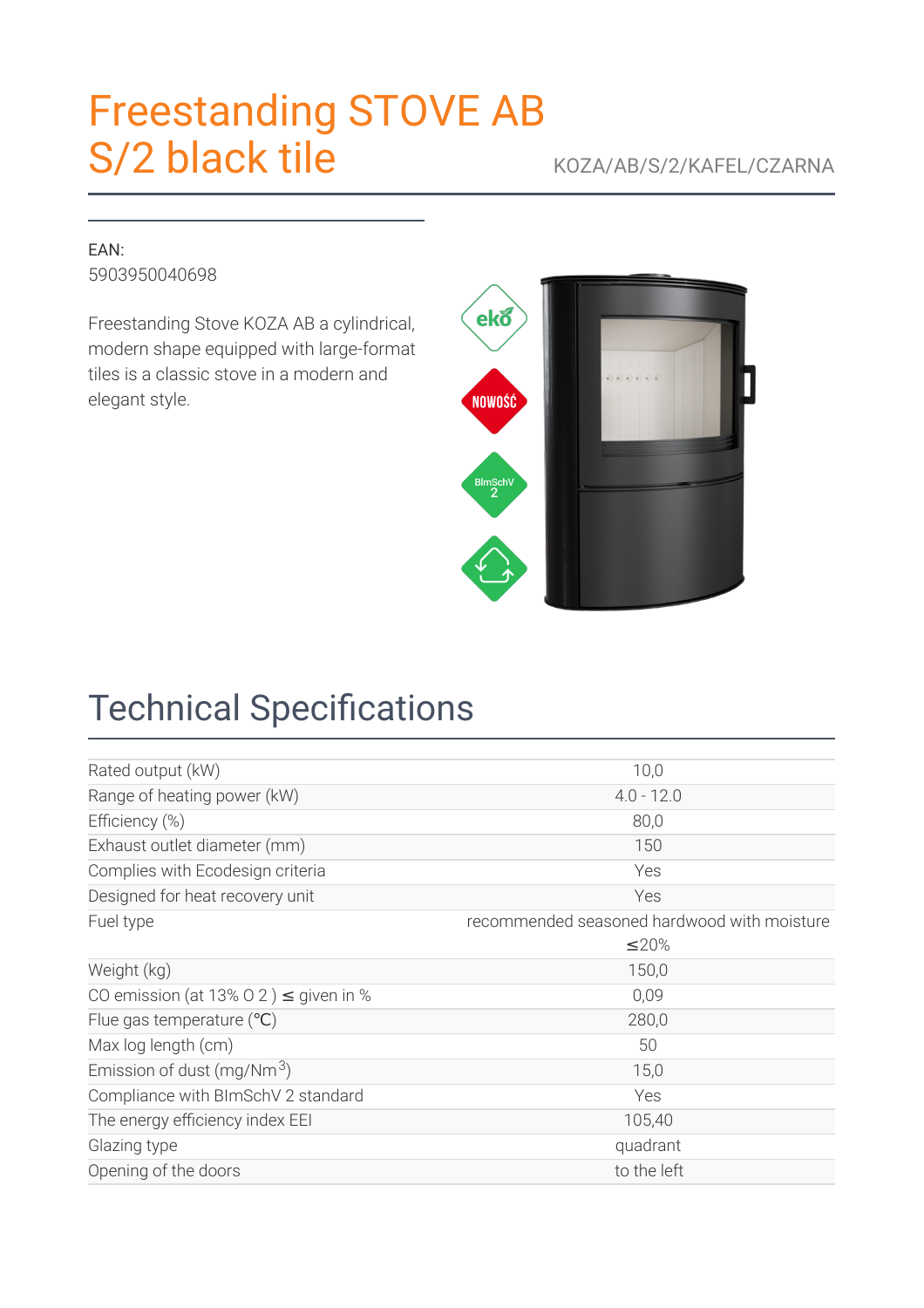| Material                                   | steel, tile |
|--------------------------------------------|-------------|
| Width (cm)                                 | 76,10       |
| Height (cm)                                | 105,20      |
| Depth (cm)                                 | 46,00       |
| External air inlet                         | Yes         |
| The liner of the combustion chamber        | Yes         |
| Ashpan                                     | Yes         |
| Decorative printed glass                   | <b>No</b>   |
| ASDP - automatic control of the air supply | <b>No</b>   |
| <b>Turbine TURBOFAN</b>                    | <b>No</b>   |
| Water panel                                | No          |

### Features

#### **MAXIMUM USE OF ENERGY**

The interior of the stove is lined with Acumotte which perfectly contrasts with the stove, giving it a modern look.

Full combustion on the dust thanks to two deflectors which extend the exhaust path. This process increases the efficiency of burning and guarantees better energy use. It also minimizes the emission of harmful substances to the atmosphere. Additionaly a diphragm that functions similarly to the deflector has been installed at the exhaust outlet, which further enhances the effects of the device.

Primary air is supplied to the insert thanks to the built-in 125 mm external air inlet. Insert has a cover plate on the back wall and a hole in its base. Thanks to it the user can choose how to connect the external air kit. Air adjustment is done with a throttle adjustable by one regulator placed below the door. This solution prevents from improper usage. Whole mechanism works quietly and without fail.

In this insert there is triple air system of combustion chamber. Primary air which enables setting a fire is supplied under the grate. Secondary air - providing economic and ecological burning is supplied by holes on the back wall.

Additionally, this insert is equipped with Clean Glass System (air curtain), so the air is supplied directly to the glass through a system of channels located on the sides of the fireplace. In this way oxygen is supplied to the upper part of the combustion chamber, were happens post-combustion of gases produced while combustion of wood. At the same time it reduces harmful CO emissions to the atmosphere.

#### **SAFETY ON THE HIGHEST LEVEL**

AB 2 is equipped with a heat resistant ceramic withstanding temperatures up to 800°C. We offered by us glass certified quality and safety.

The body and the front of the stove is resistant to high temperatures through the use of high quality steel. They also ensure the stability of the entire structure.

Excellent tightness thanks to the solid welding made in shielded noble gas. Steel elements are laser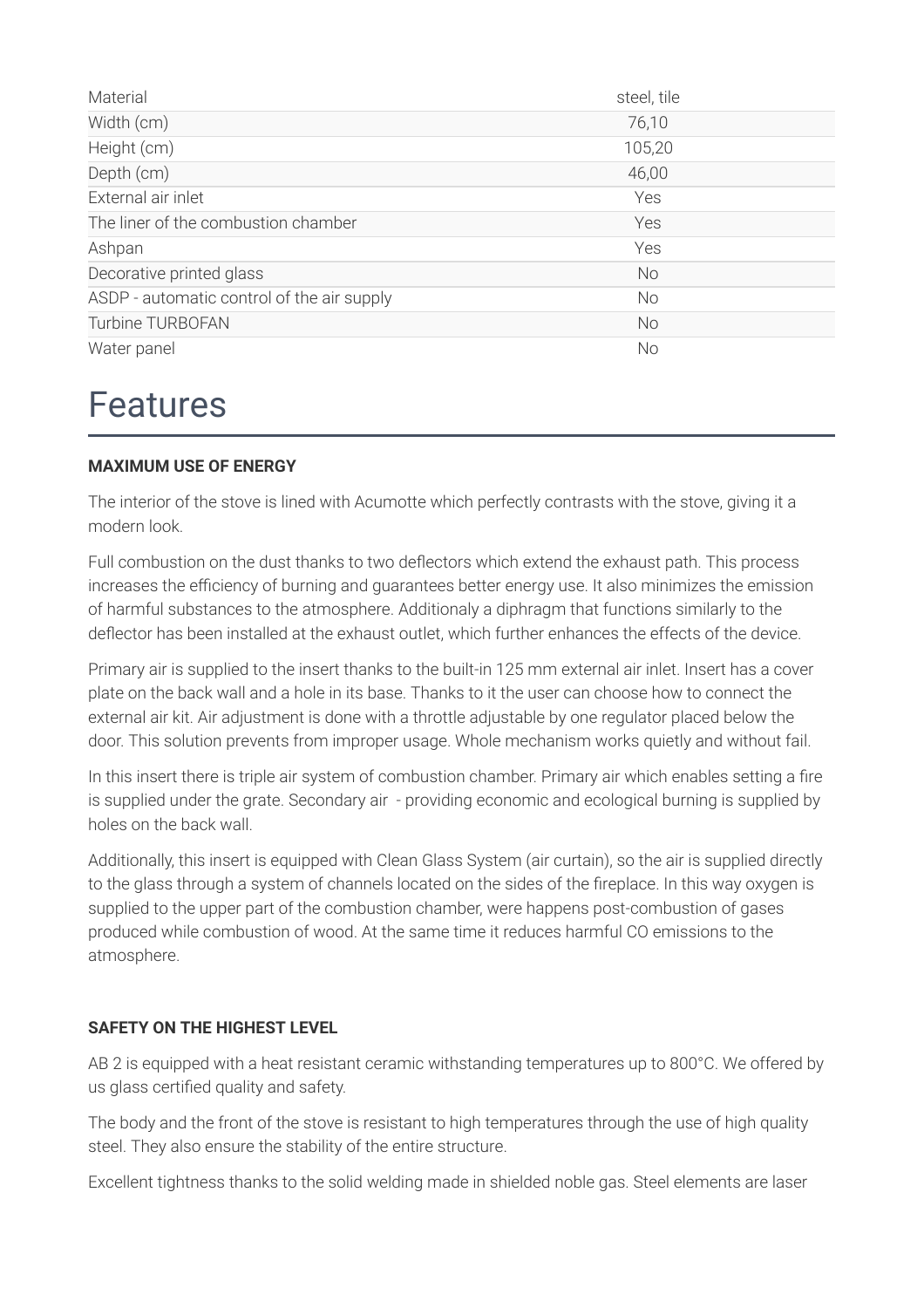cut with the help of modern equipment, and then they are bent on CNC benders.

#### **COMFORTABLE USE**

Movable grate and ash drawer enable to keep the insert clean.

The glazing of the insert remains clean thanks to the clear glass system. The air curtain separates the glass from the chamber. So it does not get dirty.

Under the fireplace there is an additional lockable chamber where the external air inlet system is hidden. The remaining space can be used, for example, to store a certain amount of wood. Opening the door is based on a push to open system which does not require an additional handle. This makes the whole unit a coherent body.

#### **MODERN DESIGN**

Retro style design - large-format glossing tiles.

The spacious front glass combined with the large combustion chamber significantly influences the attractive vision of the fire.

## Technical drawing





## Additional options